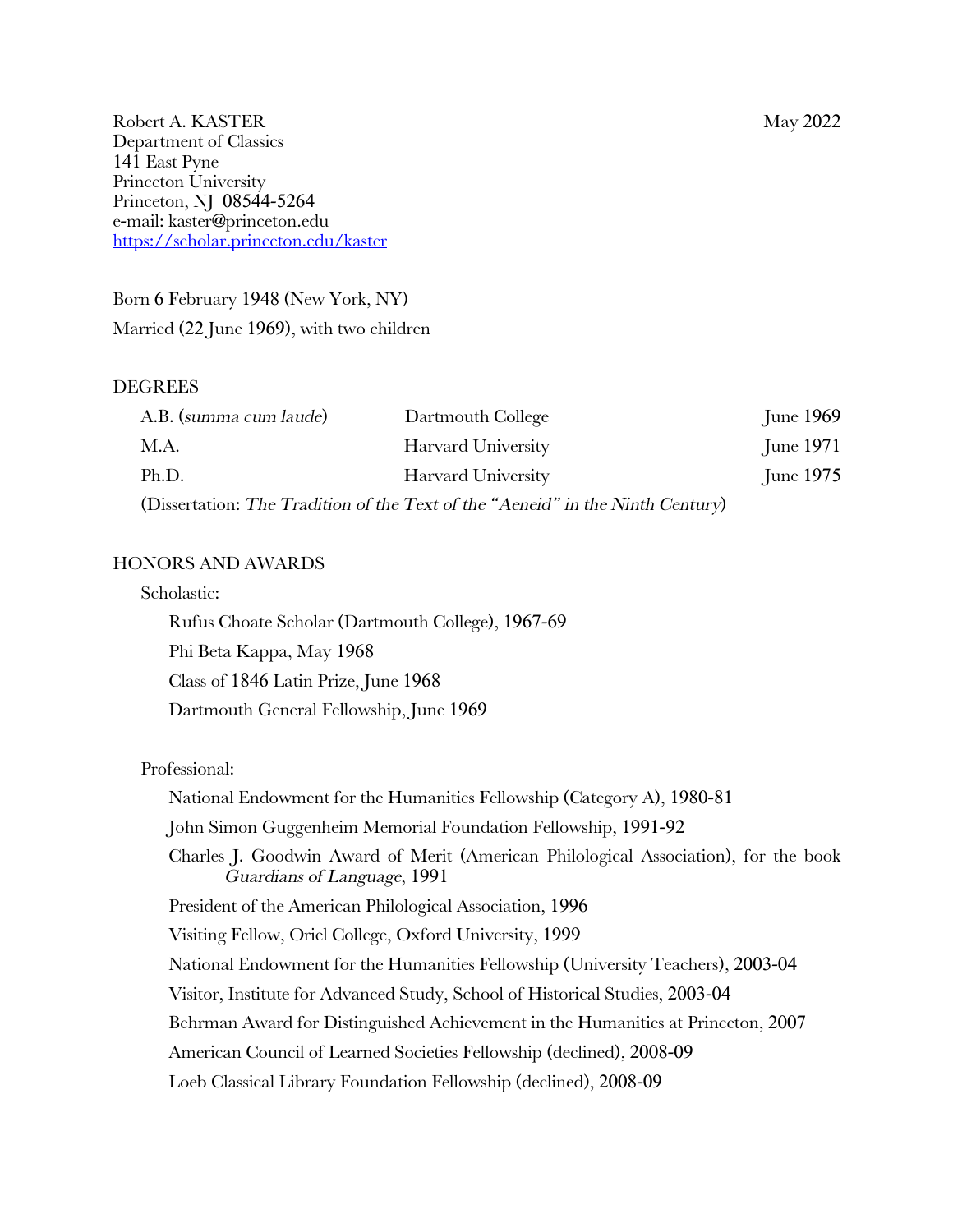Old Dominion Professor, Princeton University Humanities Council, 2008-09

Visiting Scholar, Max-Planck-Institut für Wissenschaftsgeschichte, 2012

Fellow, American Academy of Arts and Sciences, 2013-

American Council of Learned Societies Fellowship, 2014-15

Loeb Classical Library Foundation Fellowship, 2014-15

President's Award for Distinguished Teaching, Princeton University, 2017

# TEACHING POSITIONS

Harvard University: Teaching Fellow in Classics, 1972-73

Colby College: Instructor in Classics, 1973-74

The University of Chicago: Assistant Professor, 1975-82; Associate Professor, 1982-89; Professor, 1989-97; Avalon Foundation Distinguished Service Professor in the Humanities, 1996-97

Princeton University: Professor of Classics and Kennedy Foundation Professor of Latin Language and Literature, 1997-2018 (transferred to emeritus status 30 June 2018)

### ADMINISTRATIVE SERVICE

University of Chicago

Chair, Department of Classical Languages and Literatures, 1994-97

Associate Dean, Division of the Humanities, 1993-94

Master of the Humanities Collegiate Division, Associate Dean of the College, Associate Dean of the Division of the Humanities, 1988

University and College Committees:

Provost's Committee on Instructional Media, 1995-96

Provost's Task Force on Academic Computing, 1994

Humanities Technical Oversight Committee, 1993-96

Committee on the Divisional M.A. Program in Humanities, chair, 1993-94

Dean of Humanities Search Committee, chair, 1989

Board of University Athletics, 1988-91

Council of the University Senate, 1985-1988, 1993-96

College Council, 1979-80, 1986-88, 1989-91

Dean of Students in the College Review and Search Committee, 1985-86

Committee on Policy and Personnel (Humanities Division), 1983-86

Humanities Collegiate Division Governing Committee / Personnel Section,

1983-85; chair, 1984-85

Director of Undergraduate Studies in the Department of Classics, 1979-80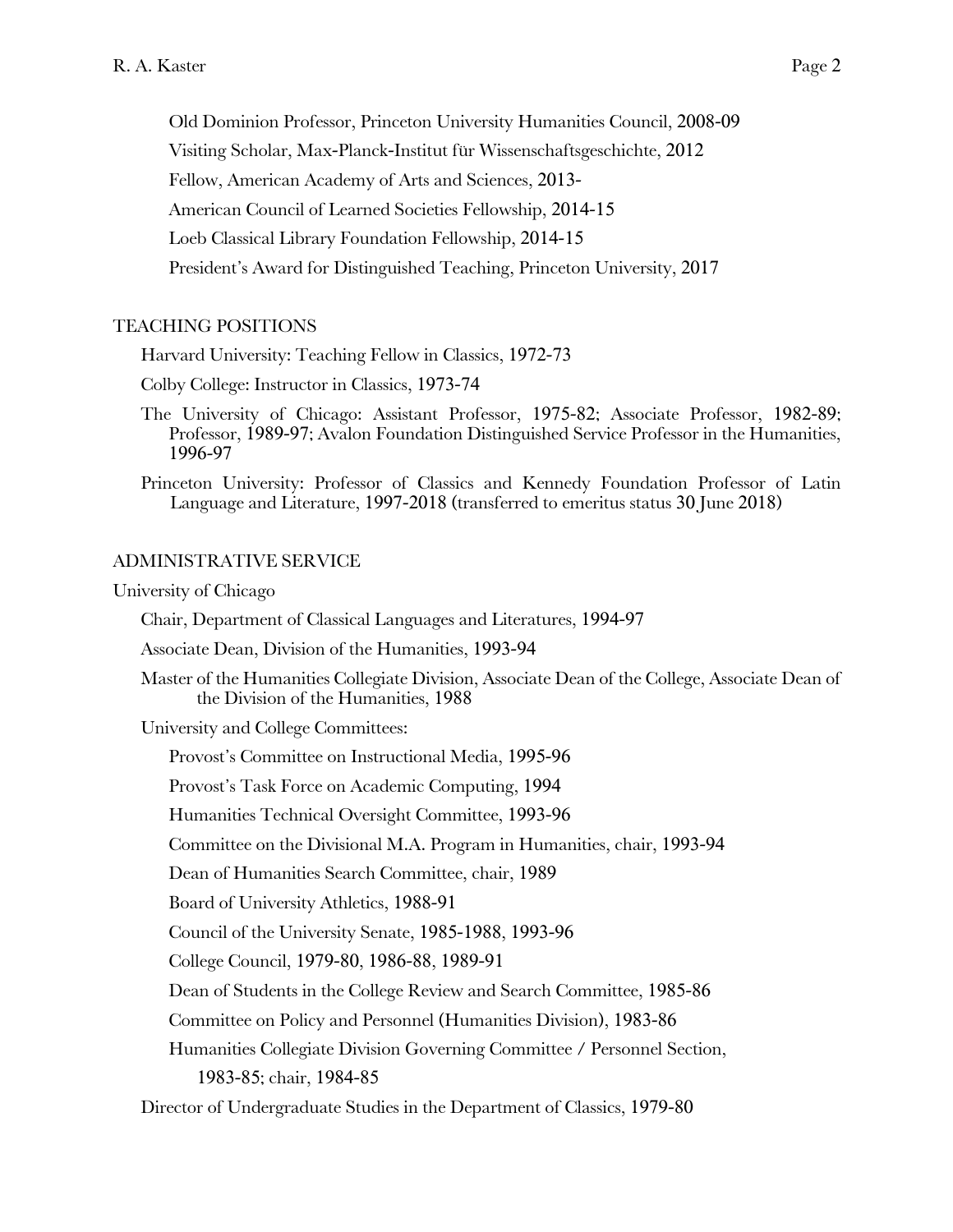Director of Graduate Studies in the Department of Classics, 1990-91; 1993-94 (co-director)

Princeton University

Director of the Program on the Ancient World, 1998-2000

Chair, Department of Classics, 2000-2003

Director of Graduate Studies, Department of Classics, 2004-2007, 2011-14

University Priorities Committee, 2005-2008

Committee on Conference and Faculty Appeal, 2008-11

Faculty Advisory Committee on Appointments and Advancements, 2009-10, 2013-14

Dean of the College Search Committee, 2010

Policy Subcommittee, Faculty Committee on the Graduate School, 2011-13

Faculty – Student Advisory Committee on Sexual Misconduct, 2014-2016

# EDITORIAL AND RELATED SERVICE

- *Classical Philology*: editor, 1981-90; associate editor, 1990-97; member, editorial board, 1978- 81, 1998-
- *Studi Classici e Orientali* (Pisa): member, editorial board, 2009-
- *Reinterpreting the Classics*, edited with C. A. Stray (Swansea), a special issue of the journal *Annals of Scholarship,* vol. 10.1 (1993)
- *Catalogus Translationum et Commentariorum*: member, executive committee, 1997-2012; associate editor, 1999-2012; volume VIII published 2003, volume IX published 2011.
- Volume editor, *The Letters of Symmachus: Book One*, translated by M. R. Salzman and M. Roberts, with introduction and commentary by M. R. Salzman. Writings from the Greek and Roman World vol. 30. The Society for Biblical Literature. (forthcoming)
- Co-editor, with David Konstan, of the series Emotions of the Past, published by Oxford University Press, 2008-
- *The Virgil Encyclopedia*, ed. R. F. Thomas and J. Ziolkowski: editorial board, 2008-13
- Oxford University Press-USA: Classics Delegate, 2002-2017
- *Thesaurus Linguae Latinae* (Bavarian Academy of Sciences): Fahnenleser, 2012-15
- *Corpus Scriptorum Ecclesiasticorum Latinorum* (Austrian Academy of Sciences): Editorial Board, 2013-

Service as referee for:

*American Journal of Philology*; *Classical Bulletin*; *Classical Journal*; *Classical Quarterly*; *Classical World*; *Critical Inquiry; Harvard Studies in Classical Philology*; *Materiali e discussioni per l'analisi dei testi classici*; *Phoenix*; *Rivista di Filologia e di Istruzione Classica; Transactions of the American Philological Association*; *Mnemosyne*; *Philologus*

American Council of Learned Societies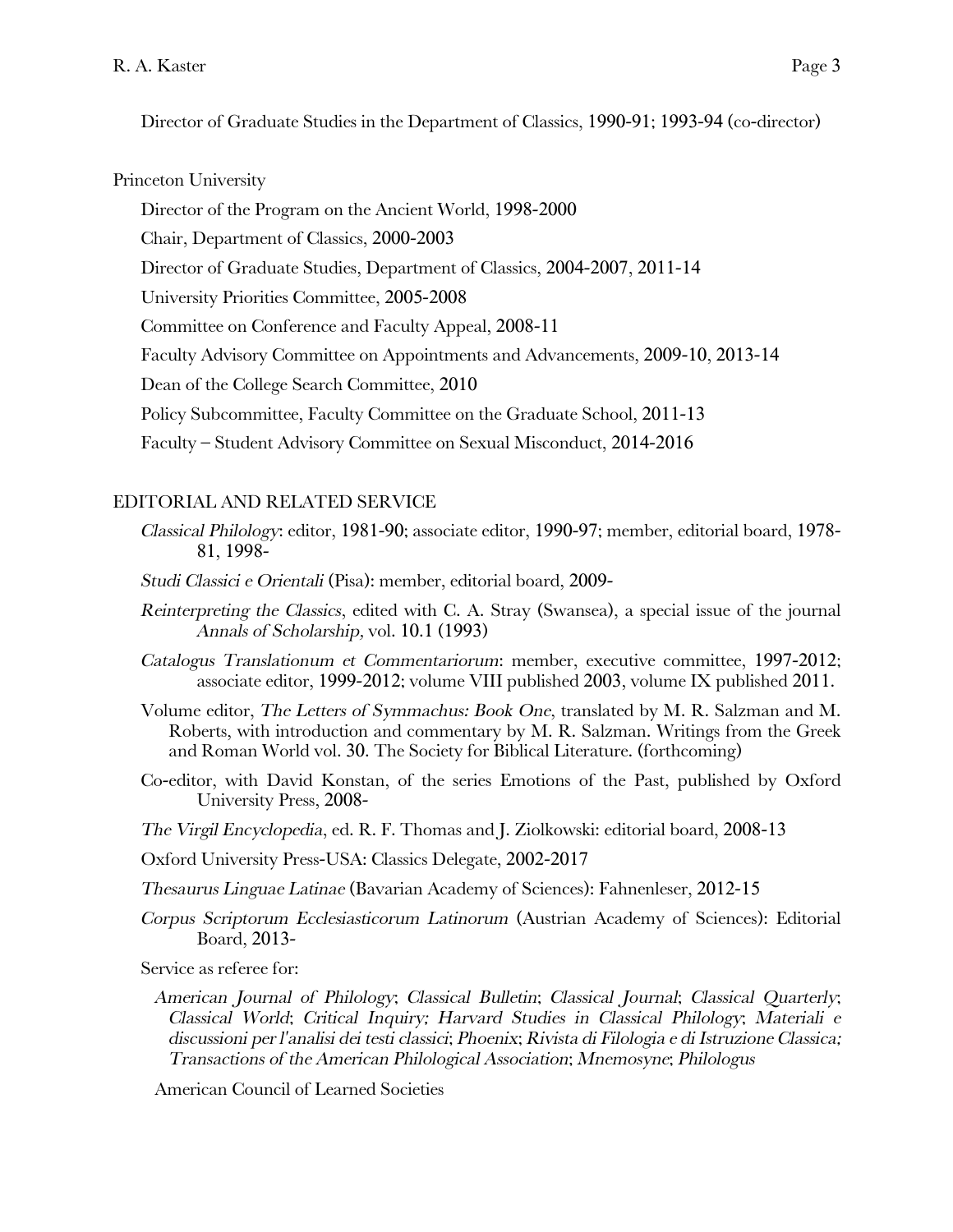- Cambridge University Press; Harvard University Press; Oxford University Press; Princeton University Press; Society for Biblical Literature; University of California Press; University of Chicago Press
- Institute for Advanced Study: School of Historical Studies

National Endowment for the Humanities (Translation Project; Research Tools Project; Interpretive Research Project; Conference Programs; Collaborative Research Project)

National Humanities Center

Radcliffe Institute of Advanced Study

Social Sciences and Humanities Research Council of Canada

# MEMBERSHIP IN PROFESSIONAL ASSOCIATIONS

Society for Classical Studies (formerly the American Philological Association): Board of Directors, 1989-92, 1995-97, 2007-11; Program Committee, 1989-93; President-elect, 1995, President, 1996; Goodwin Award of Merit selection committee, 2001-3, chair 2003; Vice President for Program, 2007-11; Committee on Professional Matters / Committee on Professional Ethics, 2016-2019

Association of Ancient Historians

Women's Classical Caucus

### PUBLICATIONS AND RESEARCH

Books:

- *Guardians of Language: The Grammarian and Society in Late Antiquity*, TheTransformation of the Classical Heritage, volume 11 (Berkeley-Los Angeles-London: University of California Press, 1988) (reviews: *Choice* 26 [1989]: 934; *Times Literary Supplement* April 14-20 [1989]: 399; *Envoi* Winter [1988]; *Greece and Rome* 36 [1989]: 254; *Museum Helveticum* 46 [1989]: 253-54; *Revue de Philologie* 63 [1989]: 351; *History* [U.K.] 75 [1990]: 98-99; *American Historical Review* 95 [1990]: 145; *Ancient History Bulletin* 4 [1990]: 95-100; *Speculum* 65 [1990]: 1002-5; *Les Études Classiques* 58 [1990]: 404-5; *Classical Review* 41 [1991]: 97-101; *Mnemosyne*  44 [1991]: 271-73; *Liverpool Classical Monthly* 16 [1991]: 146-60; *Journal of Roman Studies* 81 [1991]: 246-48; *Revue Belge de Philologie et d'Histoire* 69 [1991]: 184-87; *Journal of Medieval* Studies 1 [1991]: 185-89; Byzantinische *Zeitschrift* 84-85 [1991- 92]: 515-17; *English Historical Review* 107 [1992]: 423-24; *Echos du Monde Classique*  36 [1992]: 89-94; *Klio* 74 [1992]: 551-52; *Latomus* 52 [1993]: 732-33). Paperback edition published 1997; available online at http://content.cdlib.org/ark:/13030/ft8v19p2nc/?&query=&brand=ucpress.
- The Tradition of the Text of the "Aeneid" in the Ninth Century, Harvard Dissertations in the Classics (New York: Garland Publishing Inc., 1990) (reviews: *Classical Review* 41 [1991]: 59-60; *Revue des Études Latine* 70 [1992]: 309-10 *Latomus* 52 [1993]: 470-2)
- *Studies on the Text of Suetonius "De Grammaticis et Rhetoribus,"* The American Philological Association: American Classical Studies, vol. 28 (Atlanta: Scholars Press,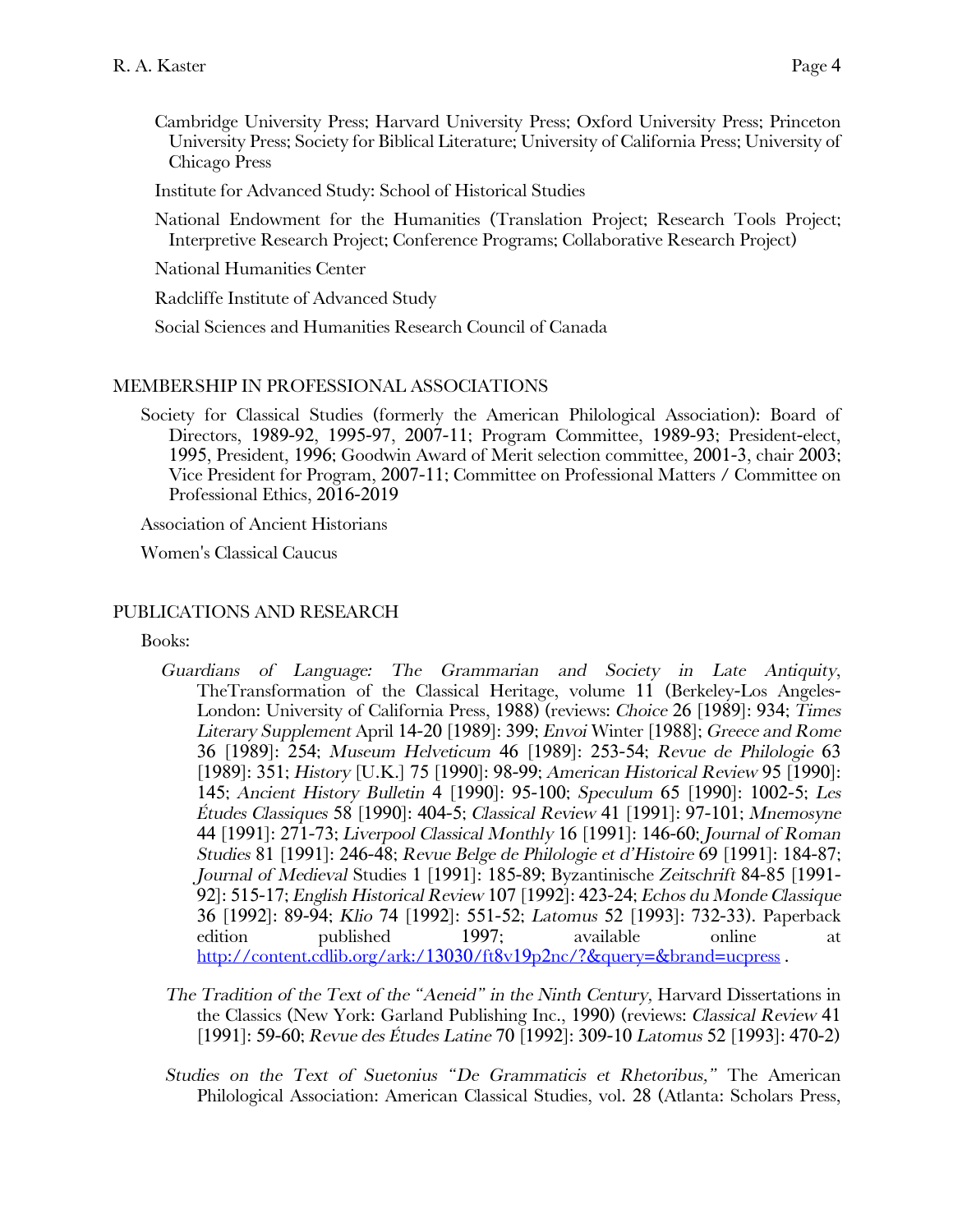1992) (reviews: *Historiographia Linguistica* 21 [1994]: 202-6; *Classical Review* 45 [1995]: 449-50; *L'Antiquité Classique* 64 [1995]: 334-36; *The Classical Journal* 91 [1996]: 346-47; *Revue des Études Anciennes* 98 [1996]: 230-31; *Les Études Classiques* 64 [1996]: 397-98)

- *Suetonius: "De Grammaticis et Rhetoribus,"* edited with introduction, translation, and commentary (Oxford: Clarendon Press, 1995) (reviews: *Times Literary Supplement* Sept. 22 [1995]: 32; *Bryn Mawr Classical Review* 95.12.12 http://ccat.sas.upenn.edu/ bmcr/1995/95.12.12b.html; *The Classical Journal* 91 [1996]: 346-47; *Les Études Classiques* 64 [1996]: 397-98; *Museum Helveticum* 53 [1996]: 330-31; *The Classical Review* 46 [1996]: 372-73; *Classical World* 90 [1996-97]: 446; *American Journal of Philology* 118 [1997]: 475-478; *Journal of Roman Studies* 87 [1997]: 308; *Les Études Classiques* 66 [1998]: 398; *International Journal of the Classical Tradition* 4.3 [1998]: 400-405)
- *Emotion, Restraint, and Community in Ancient Rome* (New York: Oxford University Press, 2005) (reviews: *Times Literary Supplement* April 6 [2006]; *The Classical Review* 56 [2006]: 429-31; *Journal of Roman Studies* 96 [2006]: 234-36; *Sehepunkte* 6 [2006] nr. 12 http://www.sehepunkte.de/2006/12/8529.html; *Greece & Rome* 53 [2006]: 270; *The Historian* 69 [2007]: 154–155; *Bryn Mawr Classical Review* 2007.04.10 http://ccat.sas.upenn.edu/bmcr/2007/2007-04-10.html; *American Journal of Philology* 128 [2007]: 137-41; *The Classical Journal* 102 [2007] 389-91)
- *Marcus Tullius Cicero: "Speech on Behalf of Publius Sestius,"* translated, with introduction and commentary. Clarendon Ancient History series. (Oxford: Clarendon Press, 2006) (reviews: *Revue des études latines* 84 [2006]: 312-313; *Les études classiques* 74 [2006]: 360-61; *Museum Helveticum* 64 [2007]: 242-43; *Greece & Rome* 54 [2007]: 116-17; *Bryn Mawr Classical Review* 2007.07.26 *http://ccat.sas.upenn.edu/bmcr/2007/2007-07-26.html*; *Classical Review* 58 [2008]: 117-19; *Klio* 90 [2008]: 258; *Mnemosyne* 61 [2008]: 501-3; *Athenaeum* 97 [2009]: 326-30; *Latomus* 67 [2008]: 767-69; *Les Études classiques* 74 [2006]: 360-61; *Museum Helveticum* 64 [2007]: 242-43; *Revue des études latines* 84 [2006]: 312-313)
- *Seneca: Anger, Mercy, Revenge (De ira* and *De clementia* translated with notes and introductions, with Martha C. Nussbaum's translation of *Apocolocyntosis*) (Chicago: The University of Chicago Press, 2010) (reviews: *Bryn Mawr Classical Review* 2011.03.71 http://bmcr.brynmawr.edu/2011/2011-03-71.html)
- *Studies on the Text of Macrobius' "Saturnalia."* The American Philological Association Monograph Series (New York: Oxford University Press, 2010) (reviews: Bryn Mawr Classical Review 2011.08.09 http://bmcr.brynmawr.edu/2011/2011-08-09.html; *Classical Review* 62 (2012): 197-99)
- *Macrobius: "The Saturnalia,"* edited and translated, with introduction and notes. The Loeb Classical Library. (Cambridge, MA: Harvard University Press, 2011) (reviews: *Bryn Mawr Classical Review* 2011.08.09 http://bmcr.brynmawr.edu/2011/2011-09- 46.html; *Euphrosyne* n.s. 41 (2013): 531-32; *Latomus* 72 (2013): 266-67)

*Macrobii Ambrosii Theodosii Saturnalia*, edited with introduction and critical apparatus.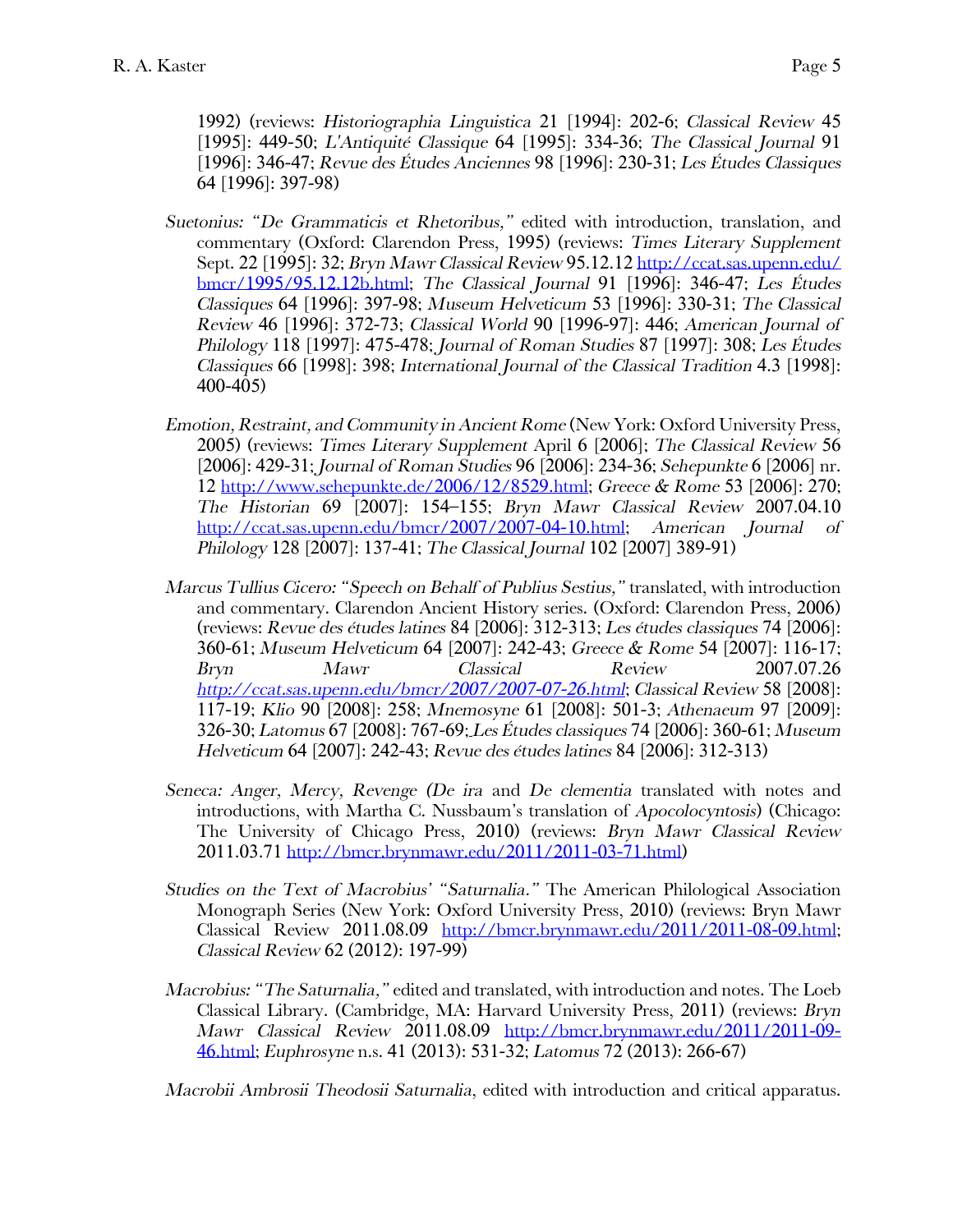Oxford Classical Texts (Oxford: Clarendon Press, 2011) (reviews: *Bryn Mawr Classical Review* 2012.11.05 http://bmcr.brynmawr.edu/2012/2012-11-05.html; *Museum Helveticum* 69 [2012]: 221-22; *Classical Review* 63 [2013]: 471-73; *CJ-Online 2013.04.04* http://www.camws.org/CJ/reviews.php; *Exemplaria Classica* 17 [2013]: 413-23; *Mnemosyne* 67 [2014]: 475-87)

- *The Appian Way: Ghost Road, Queen of Roads*. Culture Trails (Chicago: University of Chicago Press, 2012)
- *Hope, Joy, and Affection in the Classical World*, edited with Ruth R. Caston. Emotions of the Past (New York: Oxford University Press, 2016) (reviews: *Bryn Mawr Classical Review* 2017.1.45 http://www.bmcreview.org/2017/01/20170145.html; *NEJC* 43 [2016]: 293-96)
- *Studies on the Text of Suestonius' "De uita Caesarum."* (Oxford: Oxford University Press, 2016) (reviews: *Greece & Rome* 64 [2017]: 74-75; *Bryn Mawr Classical Review* 2017.09.02 http://bmcr.brynmawr.edu/2017/2017-09-02.html; *Classical Journal* 2017.12.04 https://cj.camws.org/node/922)
- *C. Suetoni Tranquilli De uita Caesarum libri VIII et De grammaticis et rhetoribus liber*, edited with introduction and critical apparatus. Oxford Classical Texts (Oxford: Clarendon Press, 2016) (reviews: *Greece & Rome* 64 [2017]: 74-75; *Göttinger Forum für Altertumswissenschaft* 20 [2017]: 1041-48 http://gfa.gbv.de/dr,gfa,020,2017,r,06.pdf; *Bryn Mawr Classical Review* 2017.09.02 http://bmcr.brynmawr.edu/2017/2017-09-02.html; *Classical Review* 68 [2018]: 105- 7 https://tinyurl.com/y9jxdqma; *Greece & Rome* 64 [2017]: 74-75; *Journal of Roman Studies* 108 [2018]: 284-85)
- *Serviani in Vergili carmina commentarii*: *Commentarii in Aeneidos libros IX-XII*, edited by Charles E. Murgia†, completed and prepared for publication by University Robert A. Kaster. Society of Classical Studies Publications. (New York: Oxford Press, 2018) (reviews: *Revue des Études Tardo-antique* 8 [2018–2019]: 217–65; *Classical Journal CJ-Online*: 2020.11.07; *L'Antiquité classique* 88 [2019]: 279–81)
- *Cicero*: "*Brutus*" *and* "*Orator.*" Translated, with introduction and notes (New York: Oxford University Press, 2020) (reviews: *Bryn Mawr Classical Review* 2020.12.20 https://bmcr.brynmawr.edu/2020/2020.12.20/; *Greece & Rome* 68 [2021]: 126; *Ciceroniana On Line*: *A Journal of Roman Thought* 5 [2021]: 204–6 https://www.ojs.unito.it/index.php/COL/article/view/5951 )

*Studies on the Text of Seneca's "De beneficiis."* (Oxford: Oxford University Press, 2022)

- *Lucius Annaeus Seneca*: *De beneficiis*, *De clementia*, *Apocolocyntosis*, edited with introduction and critical apparatus. Oxford Classical Texts (Oxford: Clarendon Press, 2022)
- *How To Do the Right Thing*: *An Ancient Guide to Treating People Fairly*. Ancient Wisdom for Modern Readers (Princeton: Princeton University Press, to appear)

*Marcus Tullius Cicero*: *Tusculanarum Disputationum Libri V*, edited with introduction and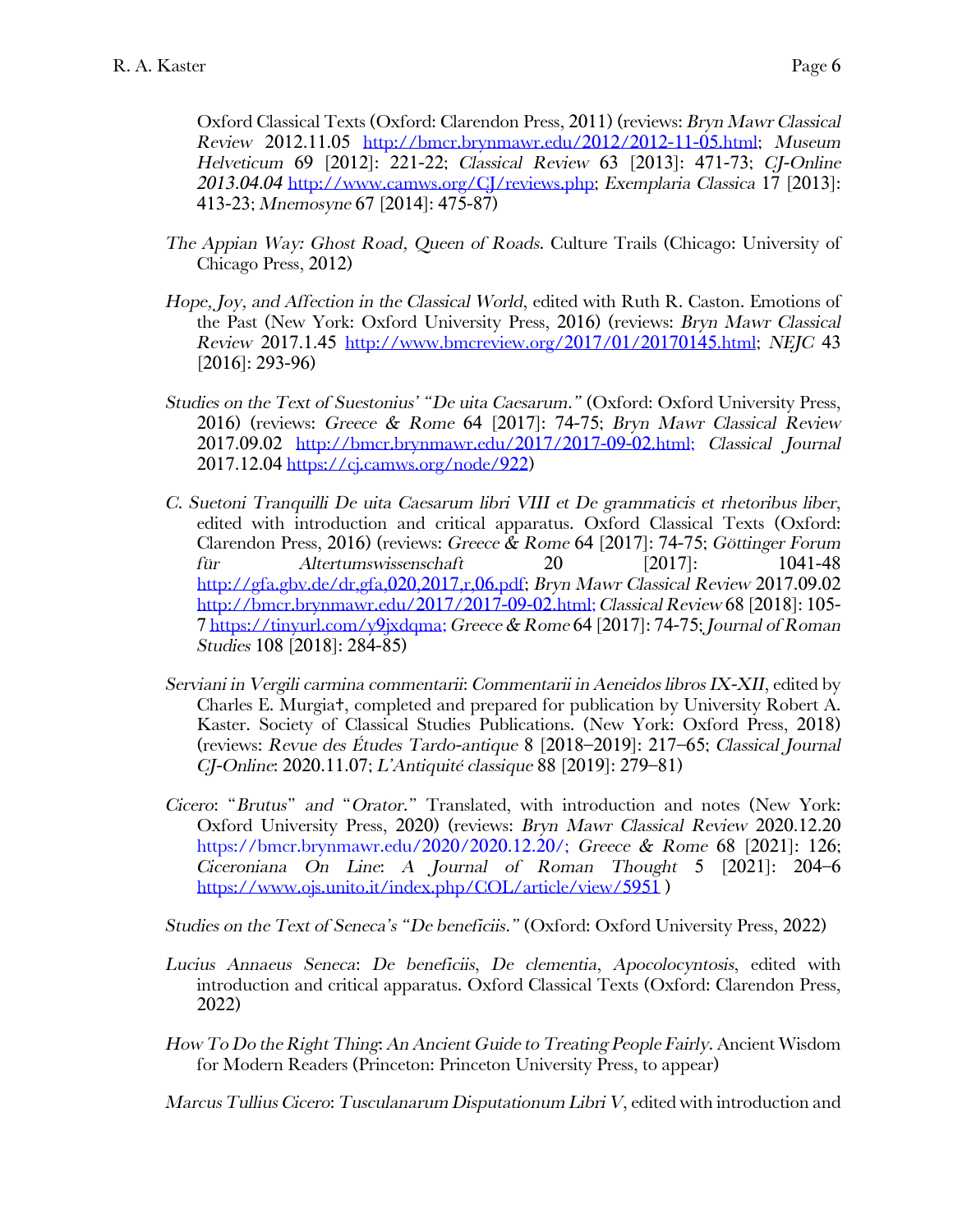Articles and Reviews:

- "A Note on Catullus, *c*. 71.4," *Philologus* 121 (1977): 308-12.
- "Servius and *idonei auctores*,"*American Journal of Philology* 99 (1978): 181-209 .
- "Macrobius and Servius: *Verecundia* and the Grammarian's Function," *Harvard Studies in Classical Philology* 84 (1980): 219-62.
- "The Grammarian's Authority," *Classical Philology* 75 (1980): 216-41.
- "The Salaries of Libanius," *Chiron* 13 (1983): 37-59.
- "*Vie et miracles de Sainte Thècle* II.38: The Son(s) of Alypius," *Analecta Bollandiana* 101 (1983): 301-3.
- "P. Panop. 14.25," *Zeitschrift für Papyrologie und Epigraphik* 51 (1983): 132-34.
- "The Date of *FD* III,1.206," *Zeitschrift für Papyrologie und Epigraphik* 51 (1983): 131- 32.
- "Notes on 'Primary' and 'Secondary' Education in Late Antiquity," *Transactions of the American Philological Association* 113 (1983): 323-46.
- "The Echo of a Chaste Obscenity: Verg. *E*. VI.26 and Symm. *Ep*. VI.22.1," *American Journal of Philology* 104 (1983): 395-97.
- "The 'Wandering Poet' and the Governor," *Phoenix* 37 (1983): 152-58.
- "Tommaso Schifaldo's *Libellus de indagationibus grammaticis*," *Humanistica Lovaniensia*  32 (1983): 107-56 (with Susan Noakes).
- "A Reconsideration of 'Gratian's School-Law,'" *Hermes* 112 (1984): 100-114.
- "A Schoolboy's Burlesque from Cyrene?" *Mnemosyne* 37 (1984): 457-58.
- "*Humanitas* and Roman Education," *Storia della Storiagrafia* 9 (1986): 5-15.
- "Islands in the Stream: The Grammarians of Late Antiquity," *Historiographia Linguistica: International Journal for the History of Linguistics* 13 (1986): 323-42 = *The History of Linguistics in the Classical Period*, Amsterdam Studies in the Theory and History of Linguistic Science, Series 3: Studies in the History of the Language Sciences, vol. 46, ed. Daniel J. Taylor (Amsterdam and Philadelphia, 1987), pp. 149-68.
- "La funzione del 'grammaticus,'" in *Storia di Roma*, vol. 6 (Turin: Einaudi, 1993), pp. 75- 86.
- 69 articles revised or rewritten for the third edition of *The Oxford Classical Dictionary* (Oxford: Clarendon Press, 1996); these include the main entries for Varro, Scholarship in Antiquity (Latin), Grammar and Grammarians (Latin).
- "Geschichte der Philologie im Rom," in *Einleitung in die lateinische Philologie*, ed. F. Graf (Leipzig: B. G. Teubner, 1997), pp. 3-16 (= "Storia della filologia a Roma," in *Introduzione alla filoliga Latina* [Rome: Salerno Editrice, 2003], pp. 19-35).
- "The Shame of the Romans," *Transactions of the American Philological Association* 127 (1997): 1-19 (Presidential Address of the APA, also published electronically at http://ccat.sas.upenn.edu/TAPA/kaster.html) .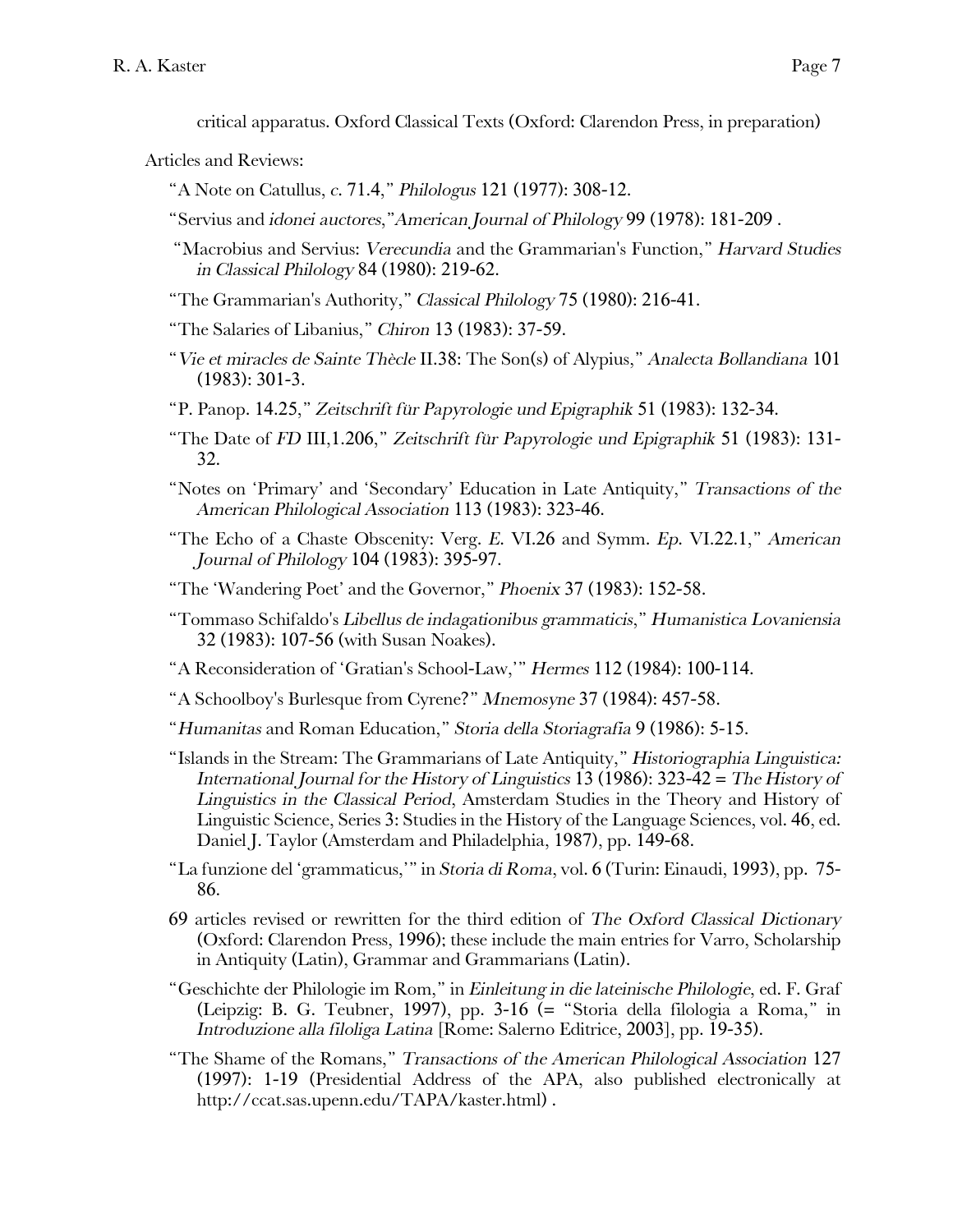- "Fruitful Disputes: Controversy and Its Consequences in the (More or Less) Recent History of Classical Studies": introduction to the proceedings of a Presidential Panel organized for the meetings of the American Philological Association in 1996 and published in *Transactions of the American Philological Association* 127 (1997): 345-47, with papers by G.W. Most, G. W. Bowersock, C. A. Stray, and N. B. Kampen following.
- 14 articles on the history of Roman scholarship and education in *Der Neue Pauly* (Stuttgart: J. B. Metzler, 1997-2000) .
- "Becoming 'CICERO'," in *Style and Tradition: Studies in Honor of Wendell Clausen*, ed. P. E. Knox and C. Foss (Stuttgart: B. G. Teubner, 1998), pp. 250-65.
- Articles on "Education" and "Reading" in *Late Antiquity: A Guide to the Postclassical World*, edited by G. W. Bowersock, Peter Brown, and Oleg Grabar (Cambridge, MA: Harvard University Press, 1999), pp. 421-23, 663-64.
- "Controlling Reason: Declamation in Rhetorical Education at Rome," *Education in Greek and Roman Antiquity*, ed. Y. L. Too (Leiden: E. J. Brill, 2001), pp. 317-37.
- "The Dynamics of *Fastidium* and the Ideology of Disgust," *Transactions of the American Philological Association* 113 (2001): 143-89.
- "The Taxonomy of Patience, or When is *Patientia* not a Virtue?," *Classical Philology* 97 (2002): 131-42.
- "*Invidia*, νέμεσις, φθόνος, and the Roman Emotional Economy," in *Envy, Spite, and Jealousy: The Rivalrous Emotions in Ancient Greece*, ed. David Konstan and Keith Rutter (Edinburgh: Edinburgh University Press, 2003), pp. 253-76.
- "*Invidia* and the End of *Georgics* 1," *Phoenix* 56 (2002 [publ. 2003]): 275-95.
- "The Passions," in *A Companion to Latin Literature*, ed. Stephen J. Harrison (Oxford: Blackwell Publishing, 2005), pp. 319-30.
- "Some Passionate Performances in Late Republican Rome," *A Companion to Ancient Political Thought*, ed. R. Balot (London: Routledge, 2009), pp. 308-20.
- "A Neglected Witness to Macrobius' *Saturnalia*," *Callida Musa: Papers on Latin Literature in Honor of R. Elaine Fantham*, ed. R. Ferri, M. Seo, and K. Volk = *Materiali e discussioni per l'analisi dei testi classici* 61 (2008[2009]): 137-48.
- "Macrobius," *The Oxford Encyclopedia of Ancient Greece and Rome*, ed. M. Gagarin and E. Fantham, vol. 4 (New York: Oxford University Press 2010), pp. 310-11.
- "Roman Values and Virtues," *The Oxford Encyclopedia of Ancient Greece and Rome*, ed. M. Gagarin and E. Fantham, vol. 7 (New York: Oxford University Press 2010), pp. 148-57.
- "Scholarship," *The Oxford Handbook of Roman Studies*, ed. A. Barchiesi and W. Scheidel (Oxford: Oxford University Press, 2010), pp. 492-504.
- "Macrobius," *The Classical Tradition*, ed. A. Grafton, G. Most, S. Settis (Cambridge, MA: Harvard University Press 2010), pp. 553-54.
- "Honor Culture, Praise, and Servius's *Aeneid*," *Yale Classical Studies: Classics and Reception,* ed. W. Brockliss et al. (Cambridge: Cambridge University Press 2011), 45- 56.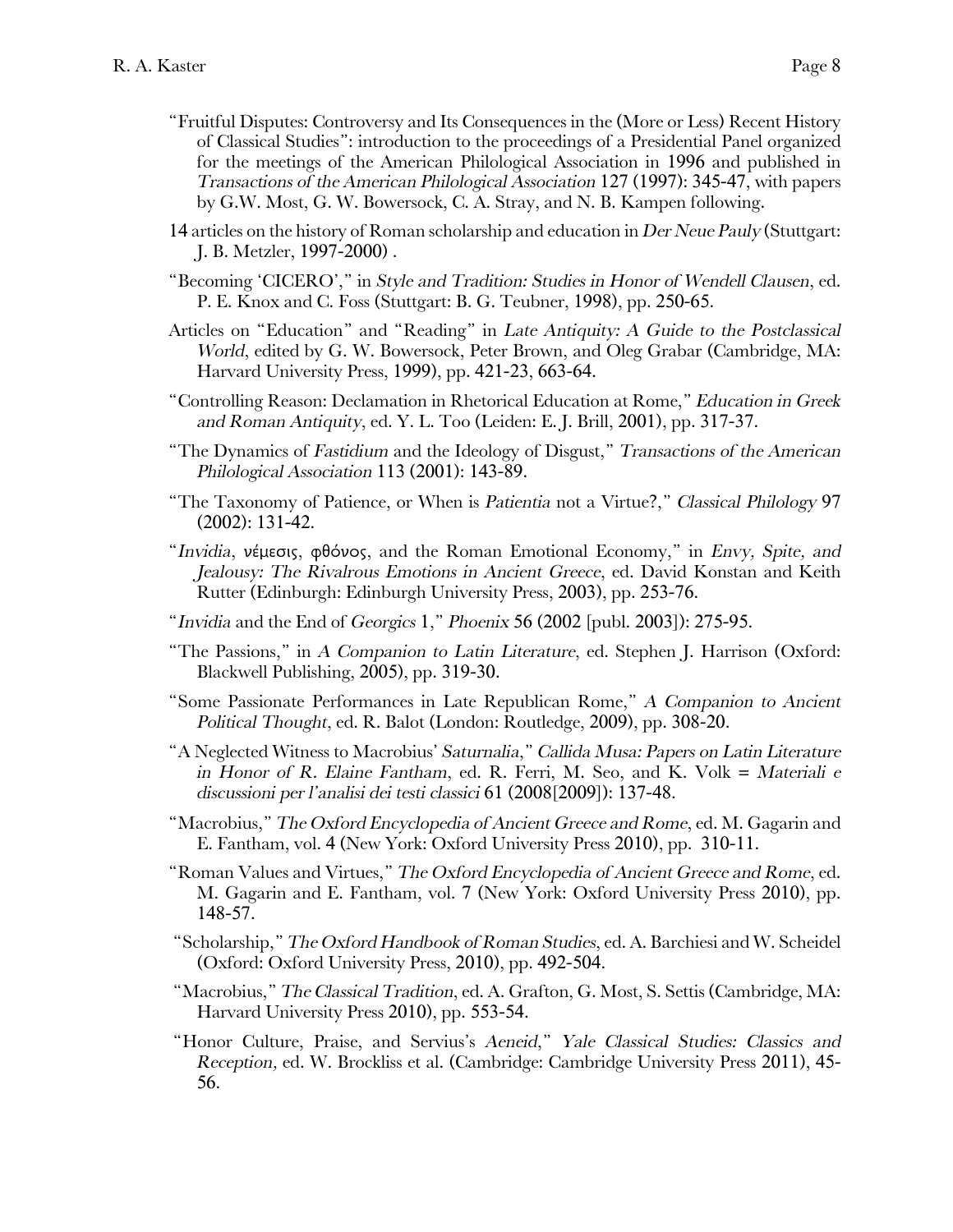- 21 articles in *The Virgil Encyclopedia*, ed. Richard F. Thomas and J. Ziolkowski (Wiley-Blackwell Publishers, 2013).
- "The Transmission of Suetonius's *Caesars* in the Middle Ages," *Transactions of the American Philological Association* 144 (2014): 133-86.
- "Making Sense of Suetonius in the Twelfth Century," in *Canonical Texts and Scholarly Practices: A Global Comparative Approach*, ed. Anthony Grafton and Glenn Most (Cambridge: Cambridge University Press, 2016), 110-35.
- "The Thought-World of Ancient Rome: A Delicate Balancing Act," with David Konstan, in *The Adventure of the Human Intellect*: *Self, Society, and the Divine in Ancient World Cultures*, ed. Kurt A. Raaflaub. Ancient World: Comparative Histories (Chichester, West Sussex, and Malden, MA: Wiley Blackwell, 2016), 149-66.
- "Not Tonight, Dear, I'm Feeling a Little /*pig*-/," in *The Ancient Emotion of Disgust*, ed. Donald Lateiner and Dimos Spatharas (New York: Oxford University Press, 2016), 159-74.
- 12 articles in *The*, ed. Oliver Nicholson and Mark Humphries (Oxford: Oxford University Press, 2018).
- "Cicero's Economy of Praise," *Scripta Classica Israelica* 39 (2020), 1-14.
- "Notes on Seneca *De beneficiis* 7.19.5-31.2," *Rationes Rerum* 16 (2020): 223–41.
- "The Vulgate Text of Seneca's *De beneficiis*, 1475-1650," in *Classics and Classicists: Essays on the History of Scholarship in Honour of Christopher Stray*, edited by Stephen Harrison and Christopher Pelling (Berlin: Walter de Gruyter, 2021), 59–80.
- "Cicero Portraying Cicero," in *Portraying Cicero in Literature, Culture, and Politics*: *From Ancient to Modern Times*, ed. G. La Bua and F. R. Berno, Cicero vol. 4 (Berlin, Boston: De Gruyter, 2022), 3-12.
- "Macrobius *Saturnalia*," "Suetonius *De grammaticis et rhetoribus*," and "Suetonius *De uita Caesarum*," in *The Oxford Guide to the Transmission of the Latin Classics*, ed. Justin A. Stover (Oxford: Oxford University Press, forthcoming).
- "Editing," with Samuel J. Huskey, in *The Cambridge Critical Guide to Latin Literature*, ed. Roy K. Gibson and Christopher Whitton (Cambridge: Cambridge University Press, forthcoming).
- "Epilogue: The (Very Fragile) Origins of *Guardians of Language*," in *Guardians of Language Change: Roman Perspectives on Linguistic Variety and Development*, ed. Adam Gitner (New York: Oxford University Press, forthcoming).
- Review of L. Holtz, *Donat et la tradition de l'enseignement grammatical*, in *Speculum* (1983): 478-84.
- Review of R. L. Wilken, *The Christians as the Romans Saw Them*, in *The Journal of Religion* 65 (1985): 449.
- Review of V. Law, *The Insular Latin Grammarians*, in *Historiographia Lin-guistica* 12 (1985): 433-41.
- Review of F. A. G. Beck, *Bibliography of Greek Education and Related Topics*, in *Echos du Monde Classique / Classical Views* 33 (1989): 86-89.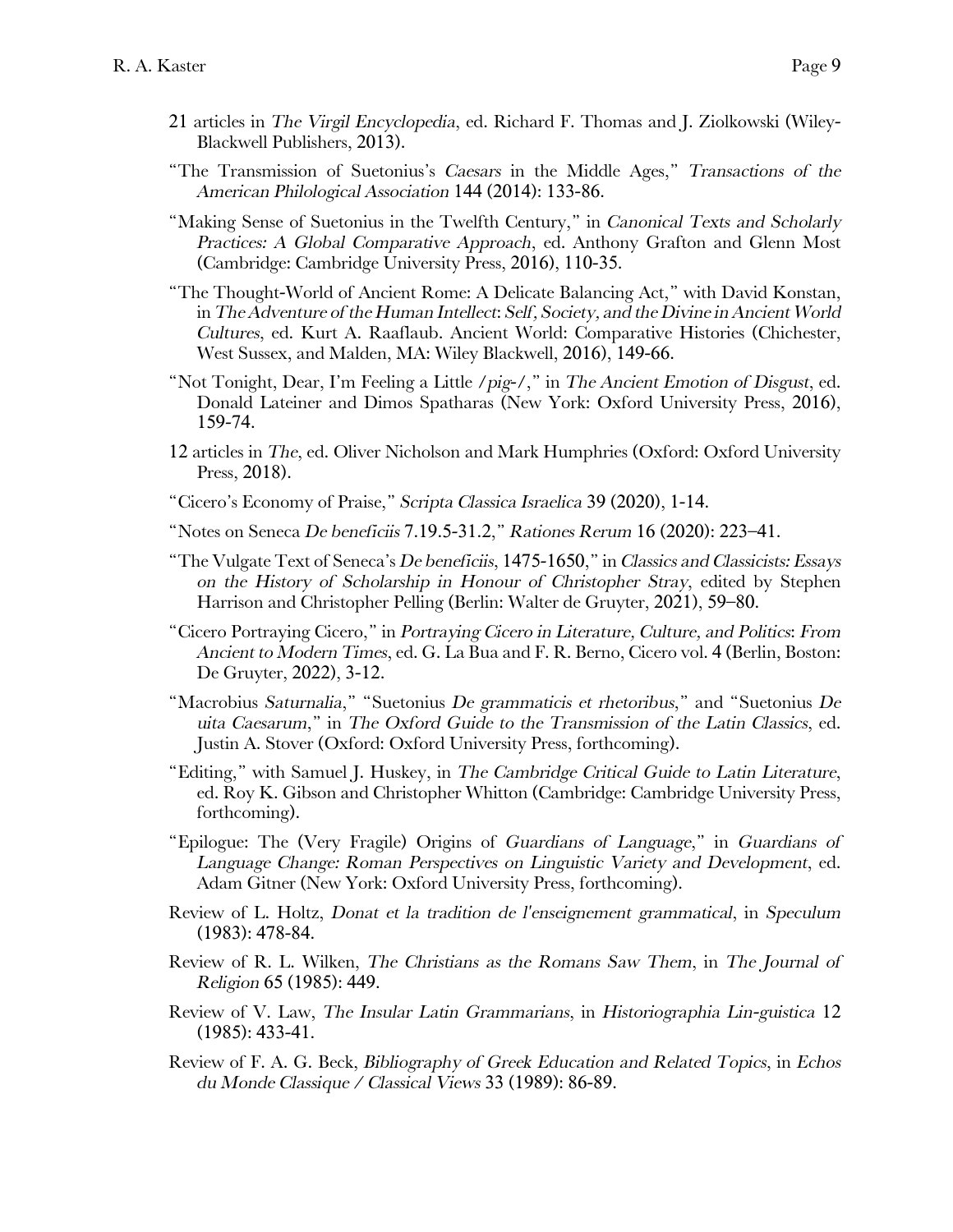- Review of Ward W. Briggs, Jr., ed., *The Letters of Basil Lanneau Gilder-sleeve*, in *Echos du Monde Classique / Classical Views* 33 (1989): 422-26.
- Review of J.-W. Beck, ed., *Terentianus Maurus: 'De syllabis,'* in *International Journal of the Classical Tradition* (Winter, 1995): 10-12.
- Review of Lewis A. Sussman, *The Declamations of Calpurnius Flaccus*, in *Classical Philology* 91 (1996): 84-89.
- Review of Carlin A. Barton, *Roman Honor: The Fire in the Bones*: *Bryn Mawr Classical Review* 2001.09.02 http://ccat.sas.upenn.edu/bmcr/2001/2001-09-02.html.
- Review of Margaret Graver, *Cicero on the Emotions: Tusculan Disputations 3 and 4*: *Bryn Mawr Classical Review* 2002.09.15 http://ccat.sas.upenn. edu/bmcr/2002/2002-09- 15.html.
- Review of Jonathan Powell and Jeremy Paterson (ed.), *Cicero the Advocate*: *Bryn Mawr Classical Review* 2005.07.23 http://ccat.sas.upenn.edu/bmcr/2005/2005-07- 23.html.
- Review of David Konstan, *The Emotions of the Ancient Greeks: Studies in Aristotle and Classical Literature*: *Notre Dame Philosophical Review*. 2006.09.05 http://ndpr.nd.edu/review.cfm?id=7523.
- Review of Myles McDonnell, *Roman Manliness: Virtus and the Roman Republic*: *Bryn Mawr Classical Review* 2007.02.08 http://ccat.sas.upenn.edu/bmcr/2007/2007-02- 08.html.
- Review of Samantha Schad, *A Lexicon of Latin Grammatical Terminology*, in *Classical World* 102 (2009): 342-43 (http://www.jstor.org/stable/40599858).
- Review of Jens-Olaf Lindermann, *Aulus Gellius, Noctes Atticae, Buch 9. Kommentar*, in *Gnomon* 81 (2009): 274 (http://www.jstor.org/stable/27694148?seq=1).
- Review of Fay Glinister et al., edd., *Verrius, Festus, & Paul. Lexicography, Scholarship, and Society*: *Classical Review* 59.1 (2009): 169-71 (http://journals.cambridge.org/ repo\_A42H2VNO).
- Review of Maria Elice (ed.), *Romani Aquilae De figuris*: *Exemplaria Classica* 15 (2011): 433-35 (**h**ttp://tinyurl.com/n728k6d).
- Review of Alban Baudou and Séverine Clément-Tarantino (trans.), *Servius*: *À l'école de Virgile*: *Vergilius* 62 (2016): 143-8 (http://www.jstor.org/stable/pdf/90001707.pdf).
- Review of Leofranc Holford-Strevens, ed. & trans., *The "Disputatio Chori et Praetextati"*: *The Roman Calendar for Beginners*: *Peritia*: *Journal of the Medieval Academy of Ireland* 30 (2019): 287-90.

Selected Papers and Lectures:

- "The Grammarian and His Audience," a paper presented to the seminar of Professor A.D. Momigliano, The University of Chicago, November 1976.
- "Democracy, 'Under-Sense,' and Thucydides' Conscience," a public lecture . delivered at the University of Chicago, May 1978.
- "Competition and Restraint: The Classicism of Aulus Gellius," a public lecture delivered at the University of Illinois--Urbana, February 1982.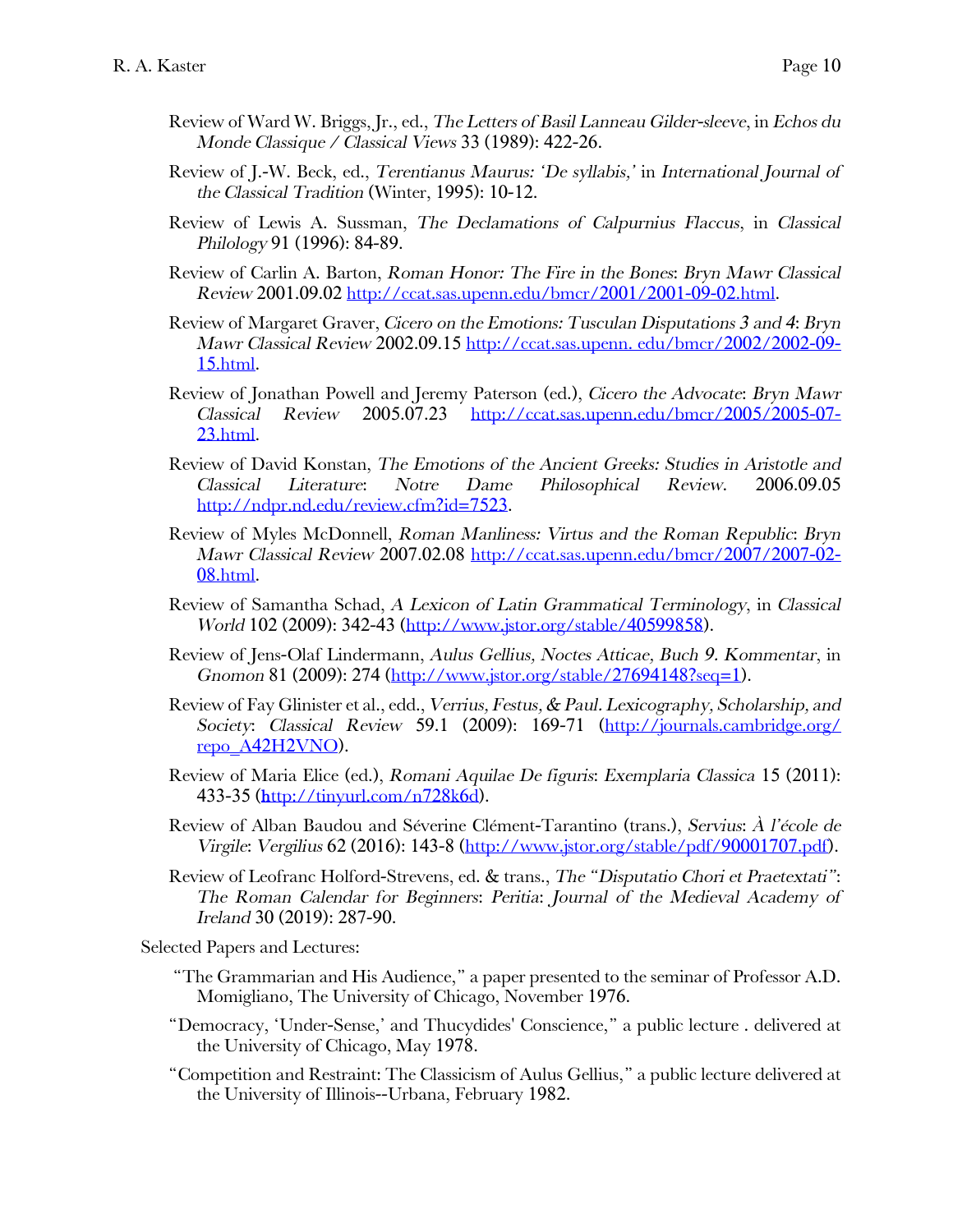- "Decorum," a paper presented as part of a panel on ancient literary criti-cism at the meetings of the American Philological Association, Philadelphia, December 1982.
- "Narrative Structure in the *Aeneid*," a lecture delivered at the Mid-West Faculty Seminar, The University of Chicago, March 1983.
- "*Humanitas* and Roman Education," a paper presented at the seminar of Professors S. Jaffe and A.D. Momigliano, The University of Chicago, October 1983.
- Participant in a panel, "Focus on Scholarly Publishing," at the meetings of the Classical Association of the Midwest and South, Williamsburg, Va., April 1984.
- "Islands in the Stream: The Latin Grammarians of Late Antiquity," a James Loeb Lecture delivered at Harvard University, April 1984; the University of Washington, April 1985; the University of California-Los Angeles (keynote address to the California Classical Association-Southern Section), October 1985; Lawrence University (the first Maurice P. Cunningham Memorial Lecture), November 1985; Princeton University, November 1985; University of Texas-Austin, March 1986.
- "The Ethics of Archaism in Aulus Gellius," a public lecture delivered at the University of Michigan-Ann Arbor, October 1986; the University of California-Los Angeles, January 1988; Duke University, January 1989.
- "Vergil's Two Camillas," a public lecture delivered at the University of California at Los Angeles, January 1988.
- "Scholarship and Eccentricity: On Reading Suetonius *De Grammaticis et Rhetoribus*," a public lecture delivered at Harvard University, November 1991; Princeton University, April 1993; the University of Wisconsin-Madison, September 1993.
- "Rape and Roman Rhetoric," the Arthur F. Stocker Lecture delivered at the University of Virginia, April 1995; University of California-Berkeley, November 1995.
- "Becoming 'CICERO'," a seminar presented at the University of Virginia, April 1995; University of California-Berkeley, November 1995; Princeton University, December 1995; University of Wisconsin-Madison, April 1997.
- "The Shame of the Romans," the Presidential Address delivered at the meetings of the American Philological Association in New York, December 1996.
- "The Taxonomy of Patience or, When is *patientia* Not a Virtue?," a public lecture delivered at the University of Toronto, April 1998; Bryn Mawr College, December 1998.
- "Being 'Wholly' Roman," a public lecture delivered to the Columbia University Classics Seminar, December 1998; the Oxford Philological Society, February 1999.
- "The Dynamics of *Fastidium* and the Ideology of Disgust," a presentation to the Program in Political and Moral Thought at The Johns Hopkins University, April 2000.
- "*Invidia*, νέμεσις, φθόνος, and the Roman Emotional Economy," a public lecture delivered at Cornell University, February 2001; the Leventis Conference on "The Rivalrous Emotions in Ancient Greece," University of Edinburgh, March 2001; and the Roman Seminar at Yale University, March 2001.
- "Some Green-Eyed Monsters in Vergil," the Charles Alexander Robinson, Jr., Memorial Lecture at Brown University, April 2001; the University of Chicago, November 2001;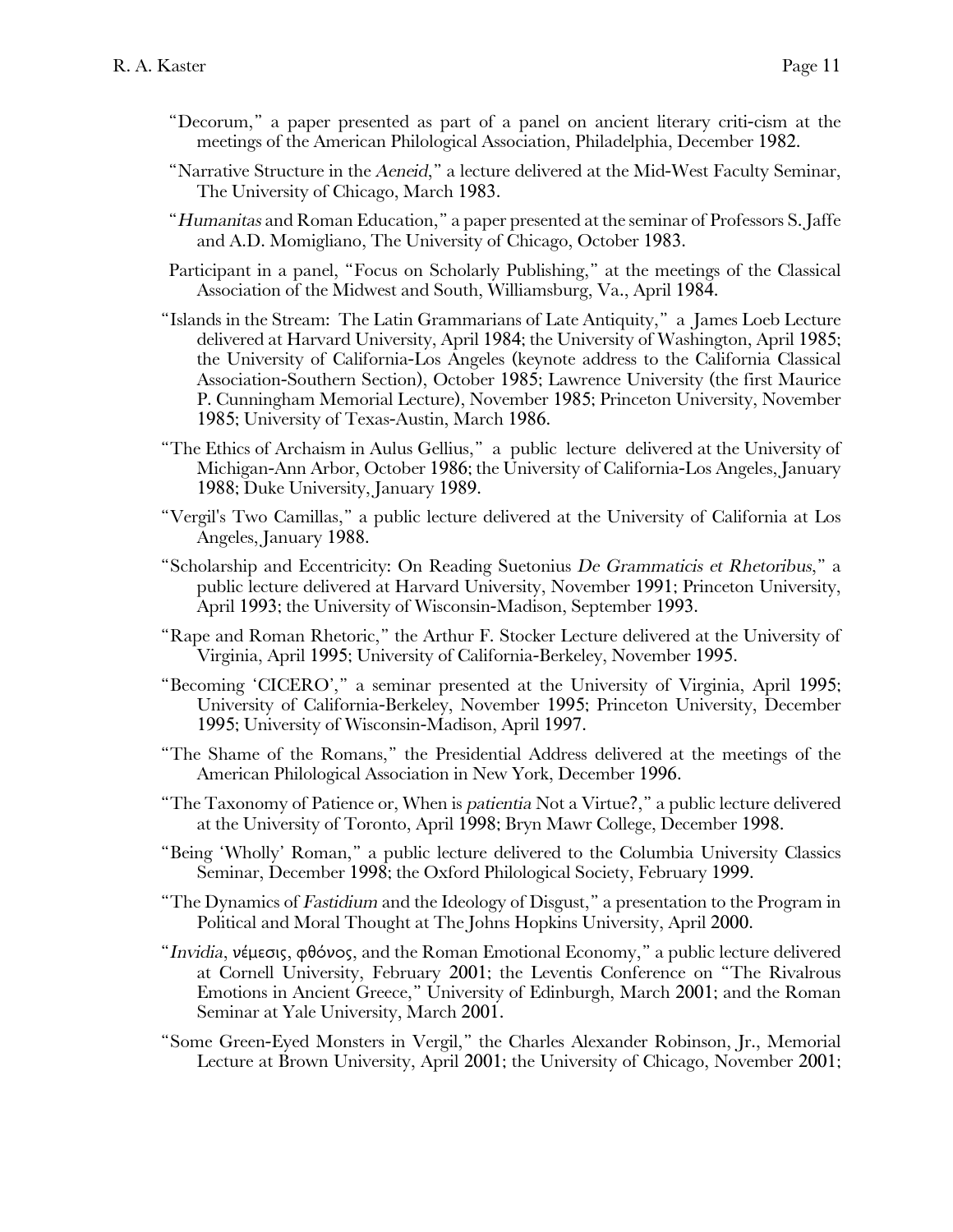the Graduate Center of the City University of New York, December 2001.

- "The Structure of *paenitentia* and the Egoism of Regret," a public lecture delivered at Fordham University, November 2002; the University of Pennsylvania, February 2003; the University of California - Davis, May 2003.
- "Between Shame and Respect: *Verecundia* and the Art of Social Worry," a public lecture delivered at Bryn Mawr College, February 2003.
- "The Structure of *pudor*," a public lecture delivered at Rutgers University, December 2004; University of Pisa, March 2005.
- "Self-Aggrandizement and Praise of Others in Cicero," a public lecture delivered at the Scuola Normale Superiore of Pisa, March 2005; Ancient History Colloquium of the Atlantic States, March 2006.
- "Some Passionate Performances in Late Republican Rome," a public lecture delivered at the Pennsylvania State University, November 2006; McMaster University (E. T. Salmon Visiting Professor), March 2007; University of California at Santa Barbara, June 2007.
- "Not Tonight, Dear, I'm Feeling a Little /pig-/," a pubic lecture delivered at McMaster University (E. T. Salmon Visiting Professor), March 2007.
- "Honor Culture, Praise, and Servius's *Aeneid*," a public lecture delivered at the conference 'Reception and the Classics' at Yale University, April 2007.
- "The Thought-World of Republican Rome," a public lecture delivered at the conference 'Sixty Years After: Revisiting *The Intellectual Adventure of Ancient Man*' at Brown University, March 2008.
- "The Medieval Tradition of Macrobius' *Saturnalia*," a paper delivered at the meetings of the Classical Association of the Atlantic States, October 2009.
- "Cicero in Mourning," a public lecture delivered at Harvard University (conference on 'Working Through Trauma in Classical Antiquity'), April 2008; Florida State University, November 2008; The University of Chicago, May 2010; Colgate University, November 2010; Duke University, November 2010.
- "Making Sense of Suetonius in the Twelfth Century," a public lecture delivered at New York University, December 2012; Rutgers University, March 2013.
- "The Richness of Opis," a paper delivered as part of the joint Society for Classical Studies / Classical Association panel organized by Donald Mastronarde, "Gleanings from Scholia and Commentary: Readers, Writers, Rhetoric, and Education", for the meetings of the Classical Association at the University of Kent (Canterbury), April 2017.
- "Epilogue: The (Very Fragile) Origins of *Guardians of Language*, delivered at the conference "Guardians of Language Change: Roman Perspectives on Linguistic Variety and Development," Cologne 19-20 July 2018.
- "Cicero Portraying Cicero," a paper delivered at the conference "Ritratti di Ciceroe / Portrating Cicero," Rome 15-17 May 2019.
- "Hunting a Textual Wildman in Twlefth-Century England," a lecture delivered at Hebrew University of Jerusalem, May 2019.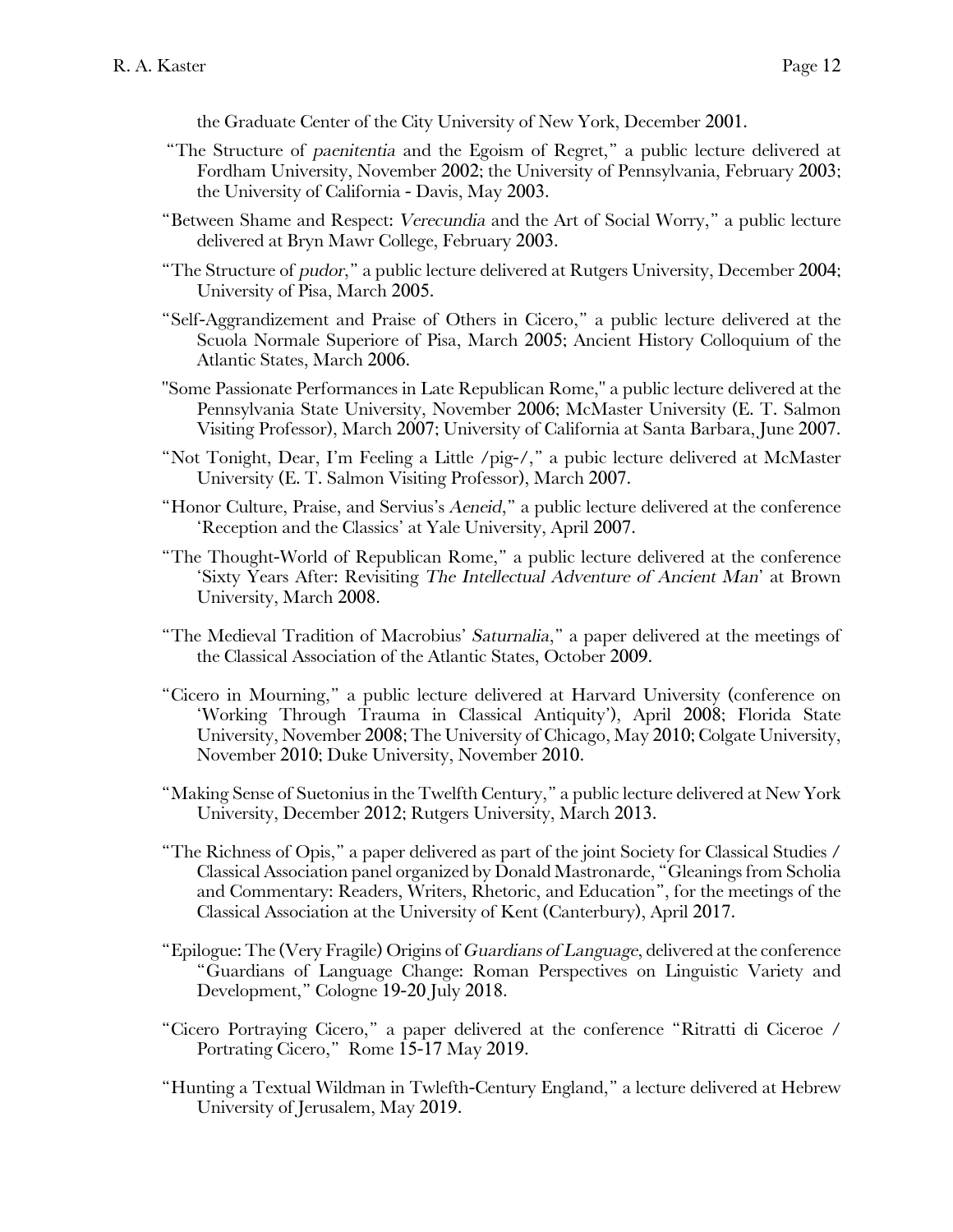"Cicero's Economy of Praise," the keynote lecture delivered at the meetings of the Israel Society for the Promotion of Classical Studies, Tel Aviv University, May 2019.

Projects Planned or in Progress:

A new critical edition of Seneca's *De beneficiis*, *De clementia*, and *Apocolocyntosis*

A study of praise in Roman culture

A study of vengeance in Roman culture

COURSES TAUGHT (University of Chicago and Princeton University):

Language and Literature

Beginning and intermediate levels (undergraduate only)

Latin: Introduction to classical Latin

'Turbo-Latin' (Intensive introduction to classical Latin)

Cicero

**Catullus** 

Caesar

Horace

Vergil

Roman Comedy

Roman Letters

Origins of Rome (Livy 1 and Vergil *Aeneid* 8)

Invective, Slander, and Insult in Latin Literature

Greek: Plato

Euripides

Sophocles

Advanced level (undergraduate and graduate [Chicago])

Latin: Cicero (rhetorical works, orations)

Latin prose composition

Livy

Lucretius

Tacitus

Sallust

Seneca

Suetonius

Vergil (*Aeneid*)

Greek: Thucydides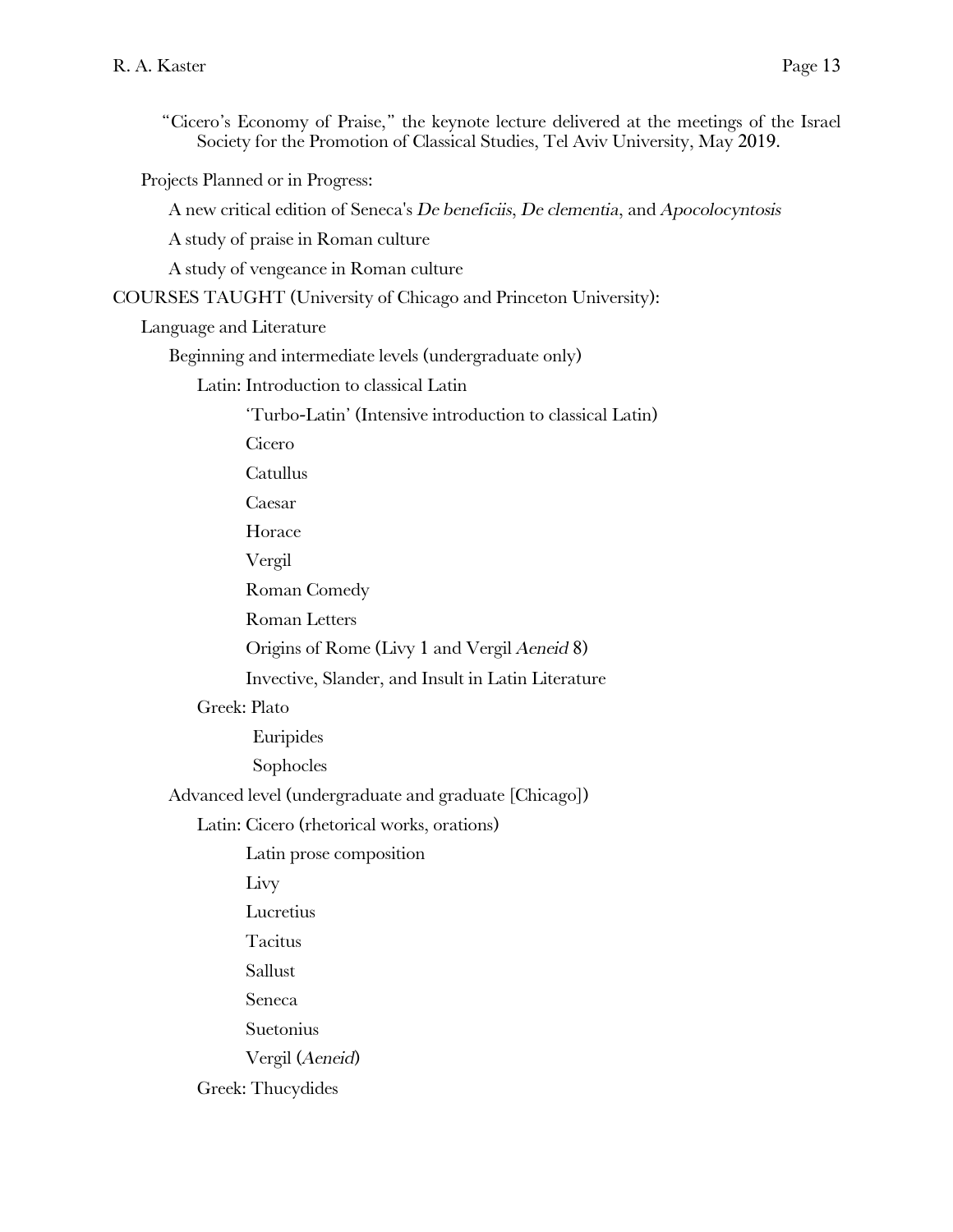Graduate level Survey of Latin Literature, parts II and III (UChicago); Survey of Latin Literature (Princeton) Suetonius and Literary Biography The Book in Roman Society and Culture (with P. White) Latin Archaism in the Second Century A.D. Ancient Vergilian Scholarship Rape and Roman Rhetoric Writing for Journals (a year-long seminar on scholarly writing, taught with P. White) Constructing *Exempla* in Roman Oratory and Historiography Cicero *De Officiis* Cicero *Orator* Cicero in the 50s Doing Things with Letters Roman Culture in the Age of Tiberius (with E. J. Champlin) Textual Criticism Seneca's *Moral Epistles* (with A. Feldherr) Assorted undergraduate and graduate reading courses in Greek and Latin Humanities and Civilization Courses (Chicago) Humanities: "Greek Thought and Literature" (part of Chicago's "Common Core" curriculum, primarily for first- and second-year students) Roman Civilization: "Hellenization of Roman Thought"; "Society, Politics, Revolution" Classical Civilization: "Christianity, Paganism, and Society in Late Antiquity"; "Ancient Pastoral" (with G. B. Walsh)

Western Civilization: "History of Western Civilization," part I

Freshman Seminar (Princeton)

"Shame, Disgust, Envy, and Regret"

#### PHD COMMITTEES

University of Chicago Laura McClure (1989 – 91) Jeffrey Rydberg-Cox (1995 – 97) (director) Mark Usher (1995 – 97) (director) Victoria Pagán (1995 – 97)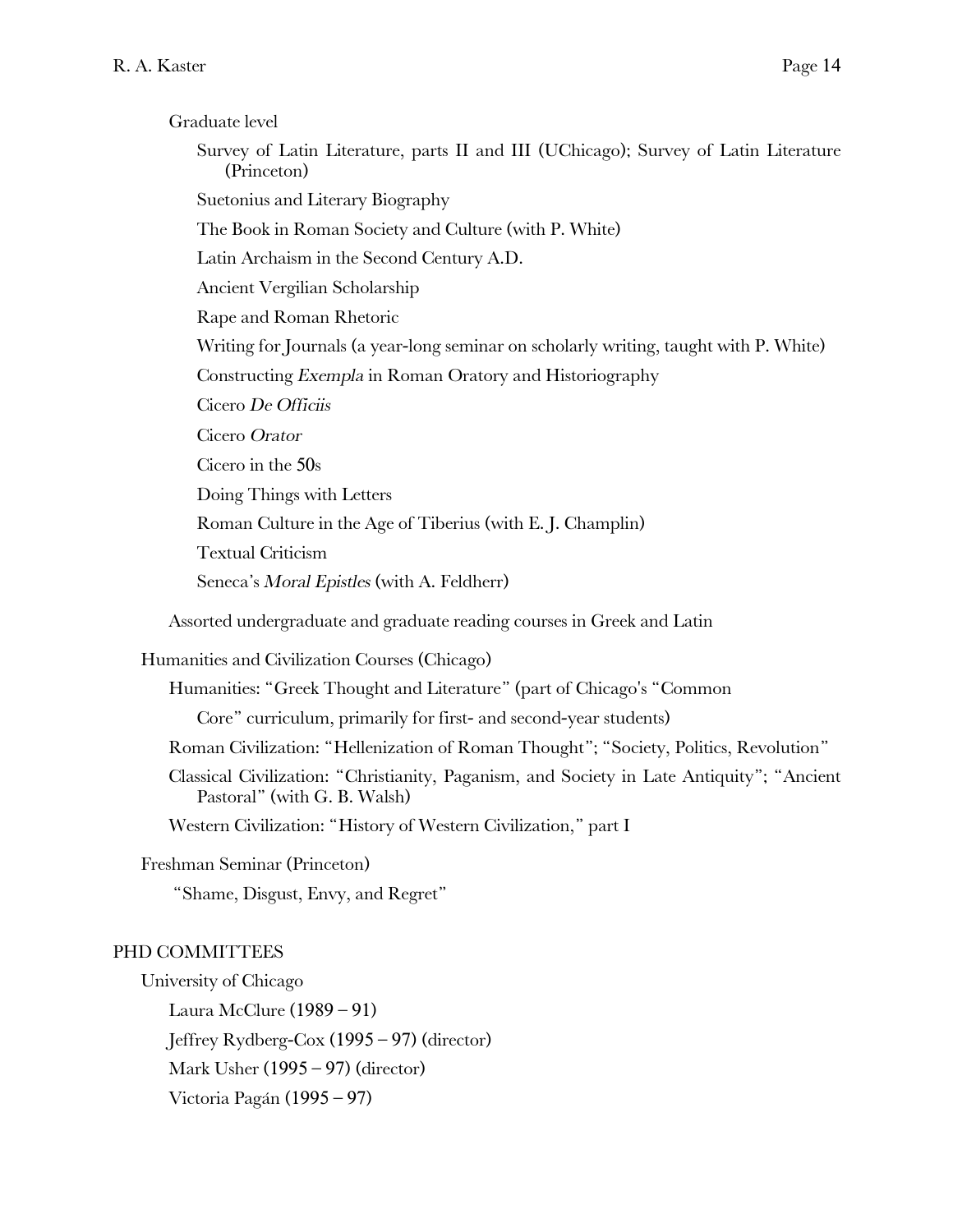Jill Connelly (1996 – 98) Christopher Siciliano (1996 – 99) Eugene Adam (1996 – 2002) Vincent Dinoso (1997 – withdrawn) Princeton University Erika (Thorgerson) Hermanowicz (1997 – 99) Katharina Volk (1997 – 99) Ingo Gildenhard (1997 – 99) (director) William Stull (1997 – 2001) Lawrence Kim (1998 – 2001) Christine Haugen (History, 1999 – 2001) Malcolm Hyman (Brown University, 1999 – 2002) Ed Gutting  $(2000 - 01)$ Paolo Asso (2000 – 2002) Simone Marchesi (Comparative Literature, 2000 – 02) Megan Williams (Religion, 2000 – 02) Christian Bloom (2000 – withdrawn) Mira Seo (2002 – 04) Shane Bjornlie (History, 2003 – 2006) Angeline Chiu (2004 – 2006) Eugenia Lao (2004 – 08) (director) Jonathan Master  $(2005 - 07)$ Marie-Louise von Glinski (2005 – 08) Raymond Kim (UT-Austin, 2006 – 08) Nadejda Popov (2006 – 08) Luca Grillo  $(2007 - 08)$  (director) Jake Mackey  $(2007 - 09)$  (director) Carey Seal  $(2007 - 09)$  (director) Tom Zanker (2007 – 09) Lisa Bailey (History,  $2008 - 10$ ) Adam Gitner  $(2008 - 12)$ Brigitte Libby  $(2009 - 11)$ Nicholas Naquin (History, 2010 – 13)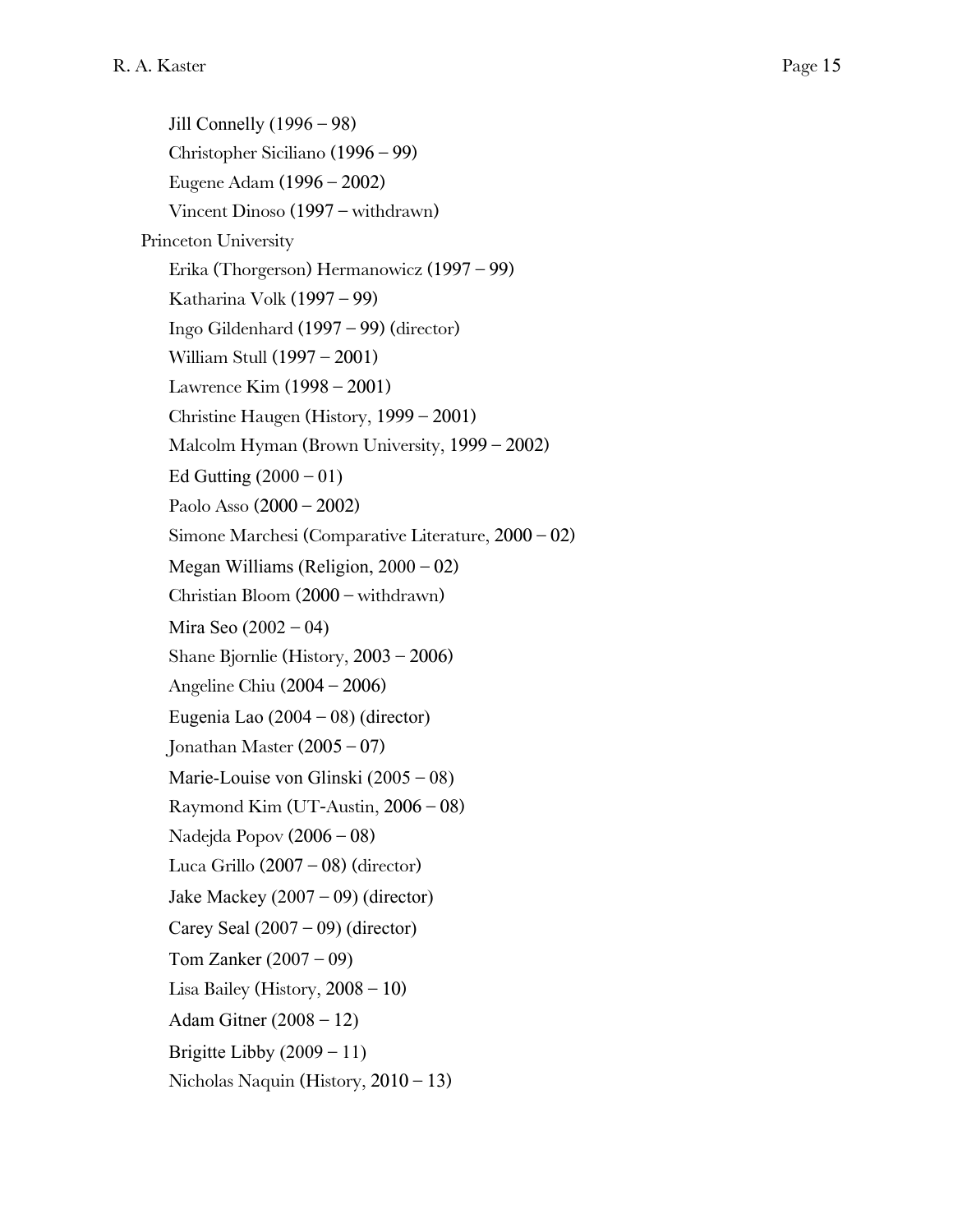Andrew Siebengartner (2010 - ) John-Paul Young (2010 – withdrawn) David Kaufman  $(2011 - 13)$ Danielle Meinrath (2011 – 14) Marcus Gouvéa (University of Chicago, 2013 – ) Georgina White (2013 – 15) Stephen Blair  $(2014 - )$ Annie Truetzel (2014 – ) Clem Wood (2015 - ) Noah Levin (2016 - )

# UNDERGRADUATE SUPERVISIONS (Princeton University)

Junior Independent Work Spring 1998—Cate Paskoff Fall 1998—James Moore Spring 1999 (on leave) Fall 1999—Alexander Klipper Spring 2000— Sean McCafferty Spring 2002—Jesse Liebman Fall 2003 (on leave) Spring 2004 (on leave) Spring 2007—Ashley Johnson Spring 2008—Morgan Barry, Rebecca Katz Fall 2008 (on leave) Spring 2009 (on leave) Fall 2009—Thu Ta, Petra Laohakul, Veronica Shi Spring 2010—Tiernan Kane Fall 2010—Giorgios Gittis, Hannah Marek Spring 2011—Julie Chang, Katherine Diaz Fall 2011—Brandon Bark, Emalee Hall Spring 2012—Cameron Hough, Emalee Hall Fall 2012—Joseph Dexter Spring 2013—Christopher Cochran, Rebecca Katz Fall 2013—Catherine Lamberton, Yung In Chaie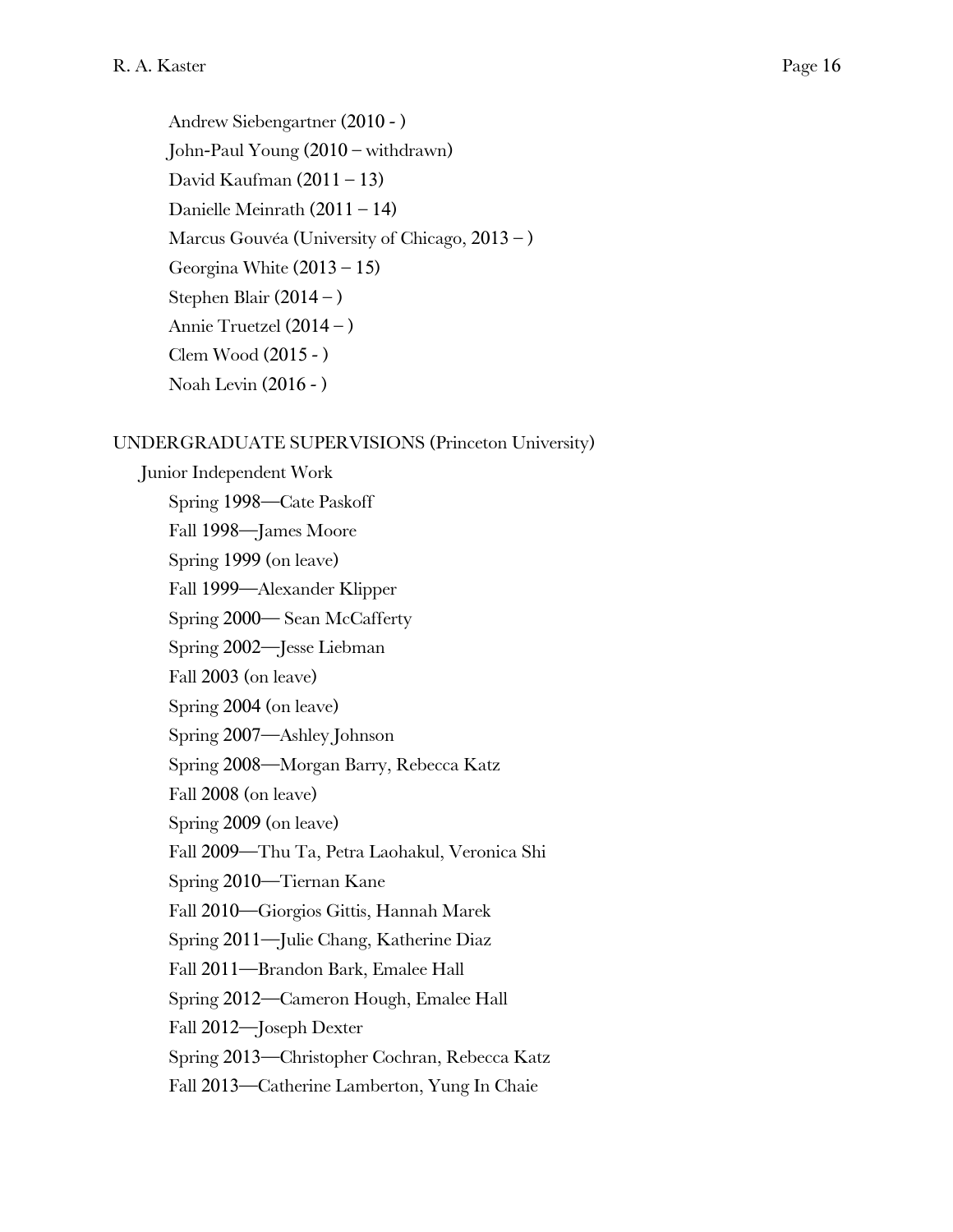Spring 2014—Rosalie Stoner Fall 2014 (on leave) Spring 2015 (on leave) Fall 2015—Ayesha Ahmed Spring 2016—Max Bedford Fall 2016—Matt Edelstein Spring 2017—James Haynes Fall 2017 (on leave)

Senior Theses

1998 —David Bell (reader)

1999 (on leave, spring)—Cate Paskoff (adviser)

2000—Maurice Horwitz (adviser), Sean Buckley (reader)

2001—Rebecca Kemp (adviser), Christopher Bradley (reader)

2002—Elizabeth Horst (adviser)

2003— Nathan Santamaria (adviser), Rebecca Davenport (reader)

2004 (on leave)

2005—Megan Andrews (reader), Preston Bannard (reader)

2006—Anna Lineback (reader), Caroline Yeager (reader), Daniel Pugliese (reader)

2007— Emmitte Griggs (adviser), Clarke Smith (reader), Russell Squire (reader)

2008—Aaron Souza (adviser), Ashley Johnson (adviser), Nicholas Adam (reader)

2009 (on leave)

2010—Phillip Braun (adviser), Sydney Engle (adviser), Coleman Connelly (reader)

2011—Tiernan Kane (adviser), Veronica Shi (reader)

2012—Hannah Marek (adviser), Arielle Patrick (reader), Jessica Yao (reader)

2013—Marlow Gazzoli (adviser), Cameron Hough (reader), Julia Stevens (reader)

2014—Zachary Wolens (adviser), Kasey Morris (reader)

2015 (on leave)—Rosalie Stoner (adviser)

2016—Jill Barton (adviser)

2017—Chris Cook (adviser)

2018—Matt Edelstein (adviser)

# **OTHER**

External Academic Reviews